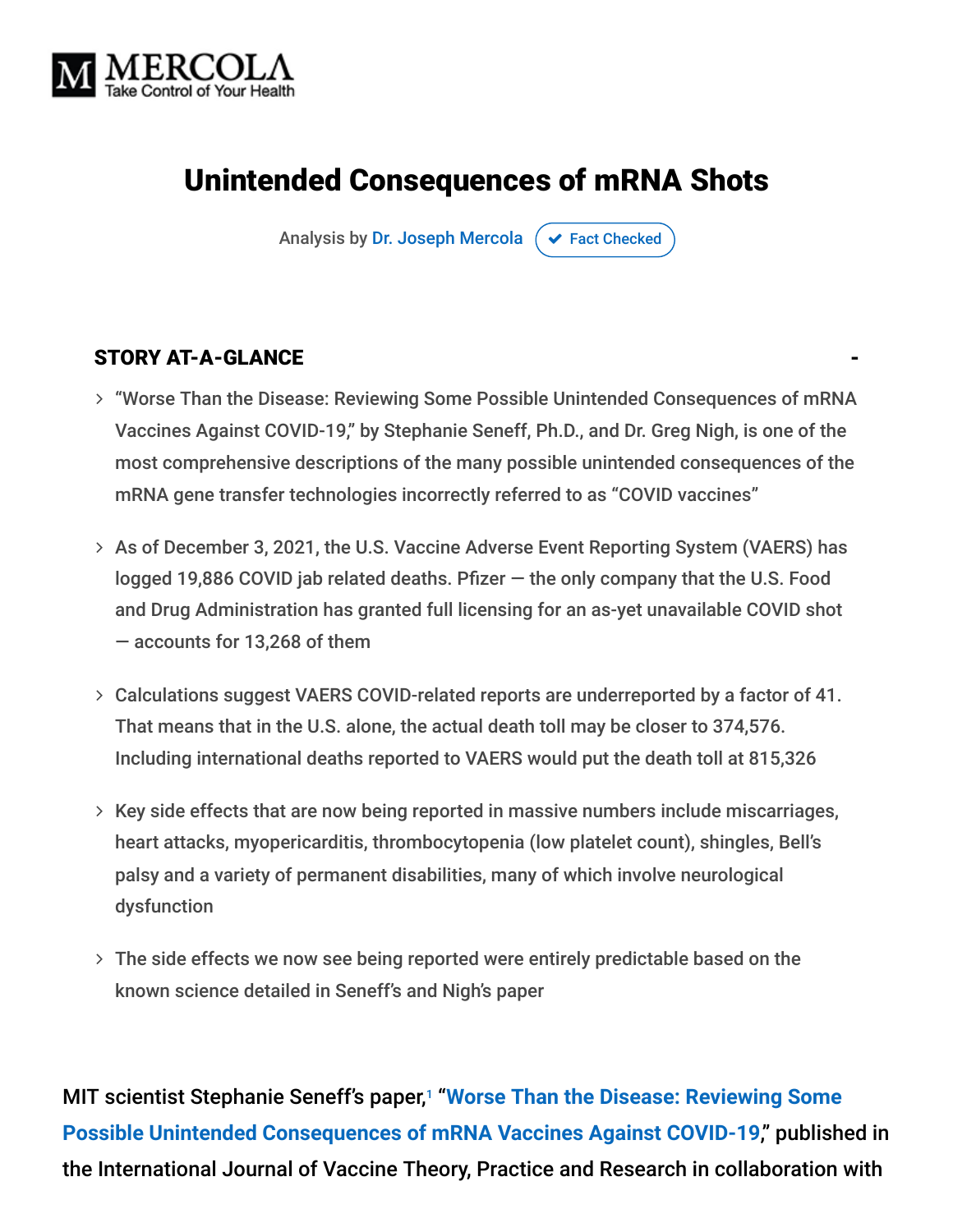Dr. Greg Nigh, is still one of the best, most comprehensive descriptions of the many possible unintended consequences of the mRNA gene transfer technologies incorrectly referred to as "COVID vaccines."

December 9, 2021, their paper was reprinted in the Townsend Letter, the Examiner of Alternative Medicine.<sup>2</sup> Seneff, Ph.D., a senior research scientist at MIT who has been conducting research at MIT for over five decades, has spent a large portion of her career investigating the hazards and mechanisms of action of glyphosate.

Her attention was diverted to the science of mRNA gene transfer technologies in early 2020, when Operation Warp Speed was announced. As noted in her paper, many factors that lacked precedent, yet were being implemented at breakneck speed, included:

- 1. The first-ever use of PEG in an injection
- 2. The first-ever use of mRNA gene transfer technology against an infectious agent
- 3. The first-ever "vaccine" to make no clear claims about reducing infection, transmissibility or death
- 4. The first-ever coronavirus vaccine ever tested on humans (and previous coronavirus vaccines all failed due to antibody-dependent enhancement, a condition in which the antibodies actually facilitate infection rather than defend against it)
- 5. The first-ever use of genetically modified polynucleotides in the general population

## An Insanely Reckless Process

In a May 2021 interview with me, Seneff said:

*"To have developed this incredibly new technology so quickly, and to skip so many steps in the process of evaluating [its safety], it's an insanely reckless thing that they've done. My instinct was that this is bad, and I needed to know [the truth].*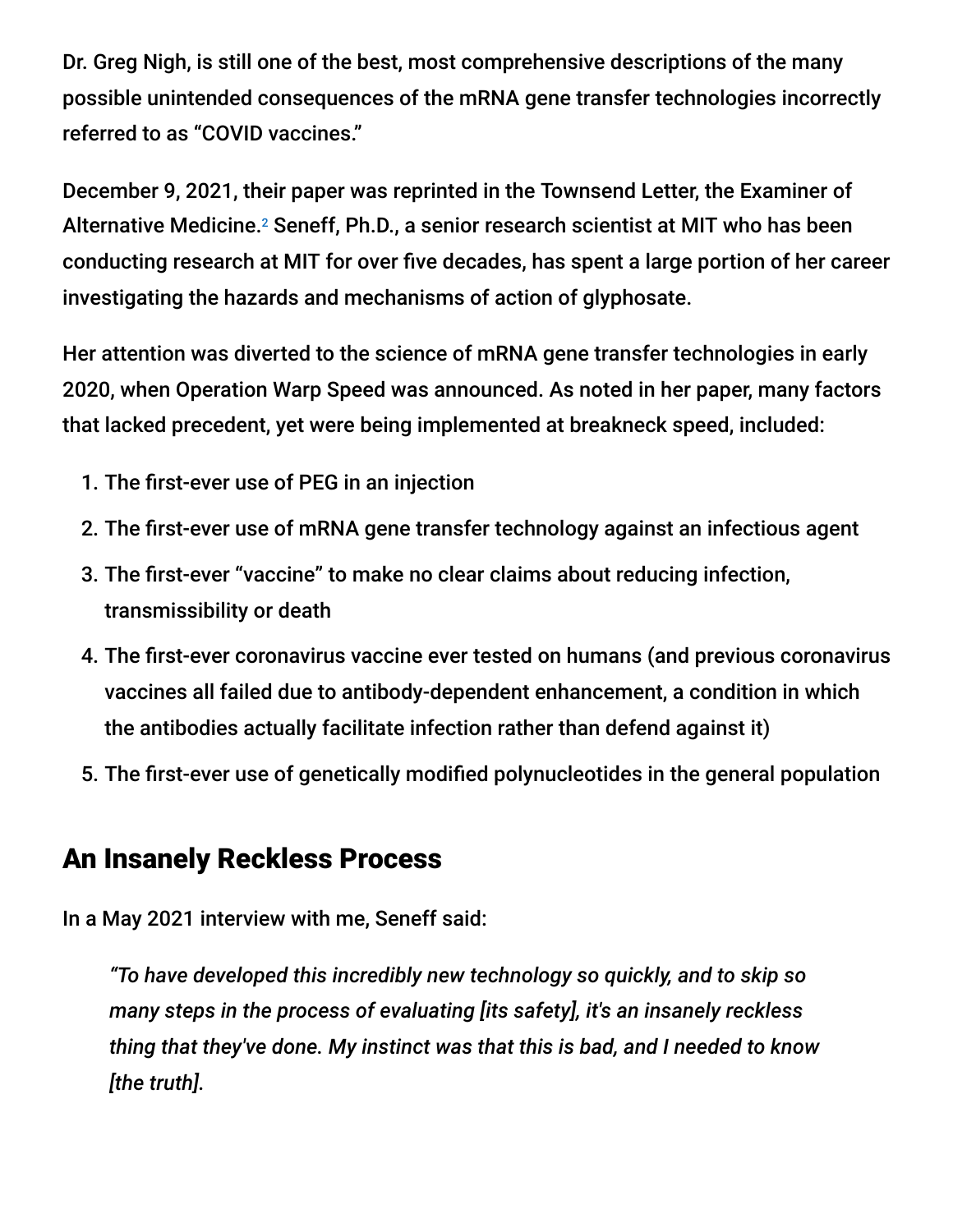*So, I really dug into the research literature by the people who've developed these vaccines, and then more extensive research literature around those topics. And I don't see how these vaccines can possibly be doing anything good ..."*

At the time, just five months into the mass inoculation campaign, Seneff suspected the COVID shots would end up killing far more people than the infection itself. Today, a full year into it, the statistics are grim beyond belief, proving her educated prediction to have been an astute one.

## mRNA Jabs Are Shockingly Hazardous

As of December 3, 2021, the U.S. Vaccine Adverse Event Reporting System (VAERS) has logged an astounding 927,738 COVID jab related adverse events, including 19,886 deaths.<sup>3</sup> VAERS can receive reports from vaccine manufacturers and other international sources, and if we exclude those, the death toll reported in U.S. territories exclusively stands at 9,136. 4

Of the total death reports, Pfizer  $-$  the only company that the U.S. Food and Drug Administration has granted full licensing for an as-yet unavailable COVID shot accounts for the vast majority: 13,268, compared to 4,894 for Moderna, 1,651 for Janssen and 73 for an undisclosed brand.

Pfizer also accounts for the vast majority of hospitalizations post-injection, and while those over the age of 66 make up the bulk of deaths, the 25-to-50 age group accounts for most of the hospitalizations. Key side effects that are now being reported in massive numbers include: 5

| <b>Miscarriages</b>                   | Heart problems such as heart attacks<br>and myopericarditis |
|---------------------------------------|-------------------------------------------------------------|
| Thrombocytopenia (low platelet count) | <b>Shingles</b>                                             |
| Bell's palsy                          | A variety of permanent disabilities, many                   |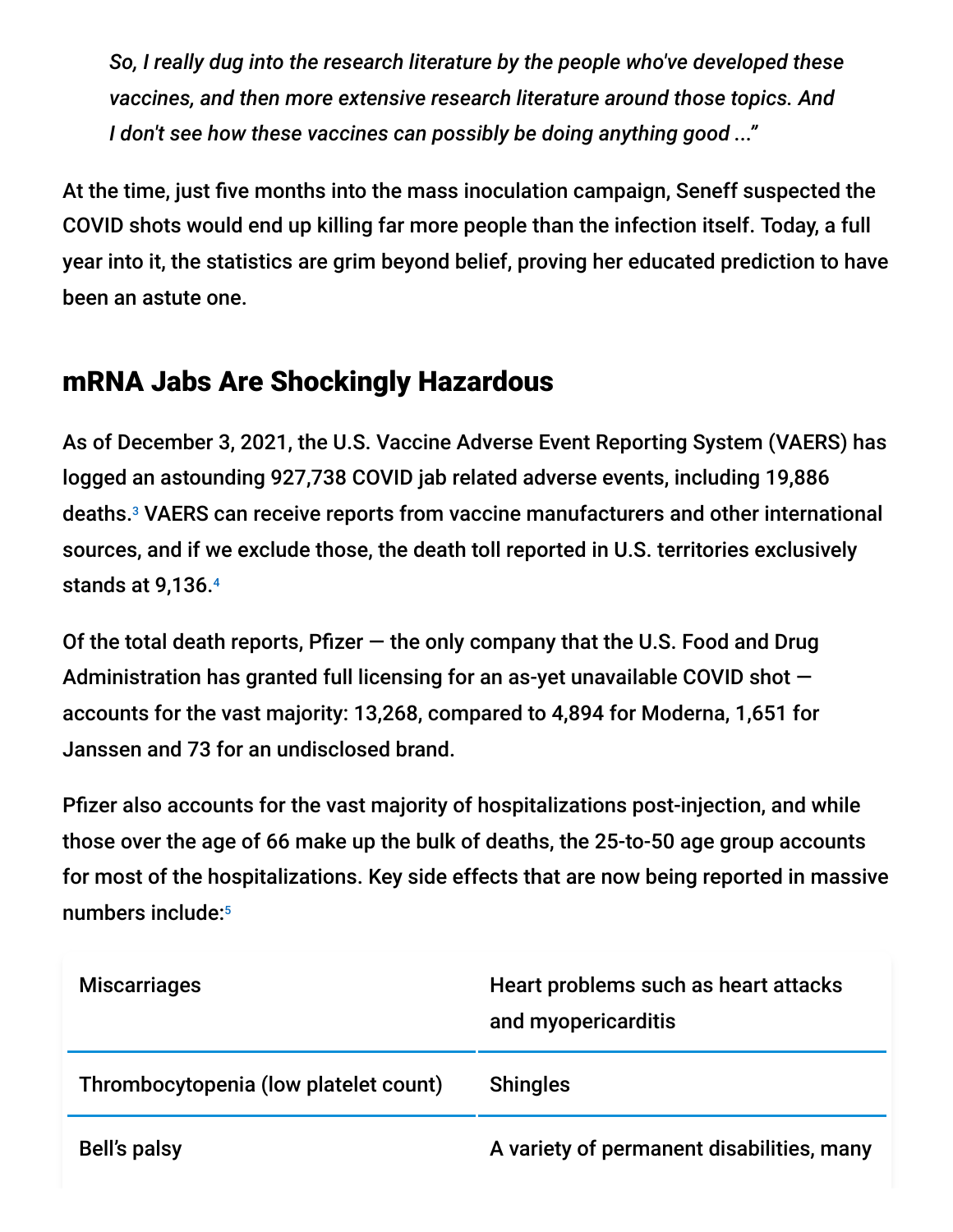All of these consequences were predicted by Seneff and Nigh in their paper, which makes the events all the more tragic. Importantly, VAERS is notoriously underreported, so the real-world impact of these shots is far greater than what those data suggest.

# The Cure Is Indeed Worse Than the Disease

Calculations<sup>6</sup> performed by Steve Kirsch, executive director of the COVID-19 Early Treatment Fund, and his team of statisticians suggest VAERS COVID-related reports are underreported by a factor of 41. This is a conservative estimate, supported by calculations using a variety of sources besides VAERS itself.

That means that in the U.S. alone (using the data for U.S. territories only), the actual death toll may be closer to 374,576 (including international deaths reported to VAERS would put the death toll at 815,326), and those are deaths that occurred within days or weeks post-injection.

As Seneff and Nigh explain in their paper, there's overwhelming reason to suspect that these gene transfer injections will have devastating impacts in the long term, resulting in excess deaths over the next decade.

What's more, it's clear that the death toll from the COVID-19 infection itself in the U.S. has been vastly exaggerated, as it's based on positive PCR tests and even mere suspicion of COVID in the absence of testing. Many died from other causes and just happened to have a positive COVID test at the time of death.

Kirsch estimates the real death tally from COVID-19 to be about 50% of the reported number (which is likely conservative). This means about 380,000 Americans died from COVID-19 (rather than with COVID), whereas the COVID shots may have killed more than 374,570 in the first 11 months alone.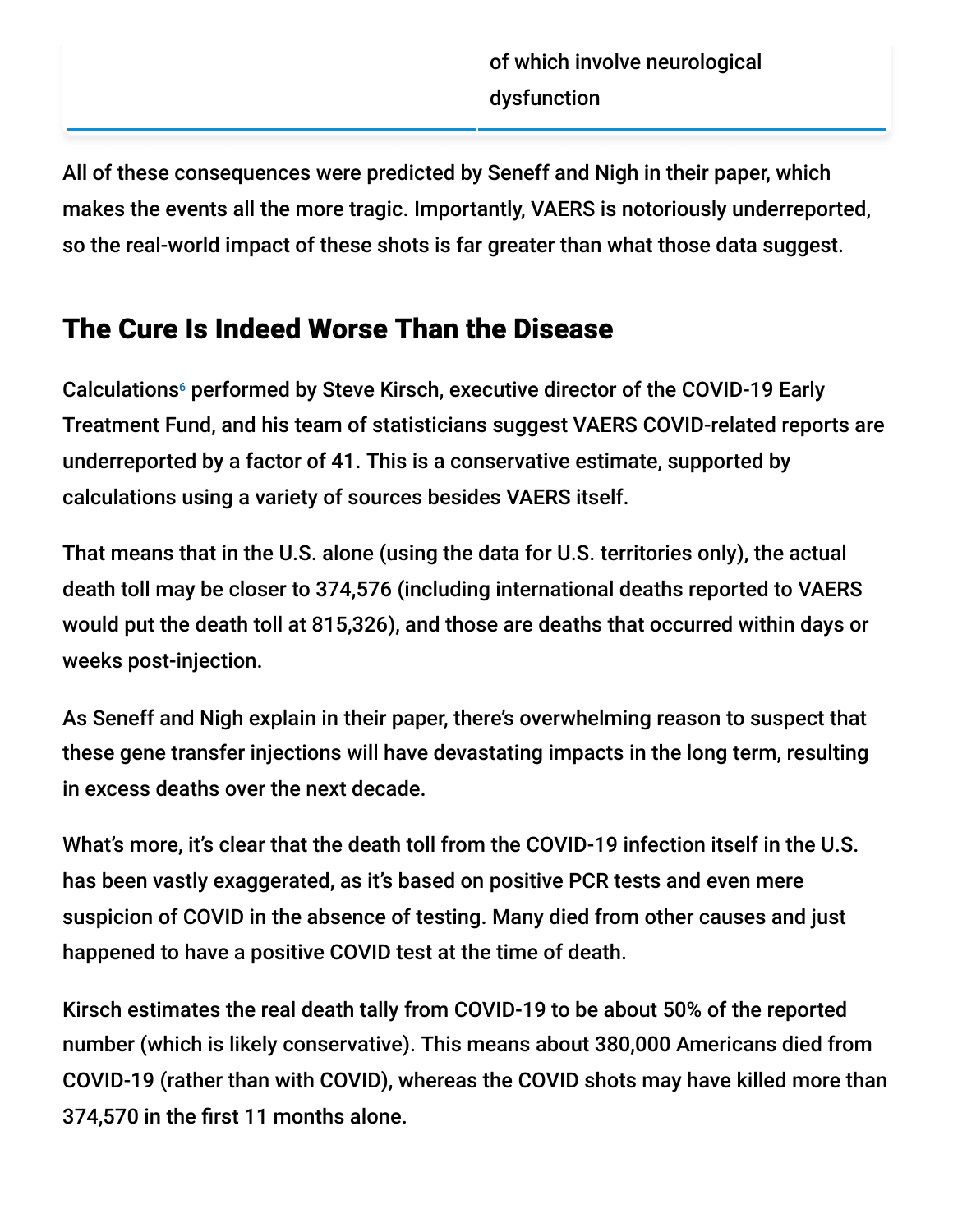**<sup>66</sup>** Seneff suspects that in the next 10 to 15 years, we'll see a dramatic spike in prion diseases autoimmune **see a dramatic spike in prion diseases, autoimmune diseases, neurodegenerative diseases at younger ages, and blood disorders such as blood clots, hemorrhaging, stroke and heart failure."**

As predicted in the title of Seneff's paper, it seems the cure may indeed end up being worse than the disease. This is particularly true for children and young adults, who have either died or been permanently disabled by the shots by the thousands, while having an extraordinarily low risk of dying from or being seriously harmed by the infection itself.

Seneff suspects that in the next 10 to 15 years, we'll see a dramatic spike in prion diseases, autoimmune diseases, neurodegenerative diseases at younger ages, and blood disorders such as blood clots, hemorrhaging, stroke and heart failure.

## The Spike Protein Is the Most Dangerous Part of SARS-CoV-2

The reason we're seeing all these problems from the COVID shots is because they program your cells to continuously produce SARS-CoV-2 spike protein, which we now know is the most dangerous part of the virus. Many experts noted this from the start, wondering what the vaccine developers could possibly be thinking, selecting this as the antigen for their shots.

While the mRNA injections can cause harm in many different ways, one basic problem is that they can overstimulate your immune system to the point of failure. In summary, as your cells start producing the viral spike proteins, your immune cells rally to mop up the proteins and dump them into your lymphatic system. (This is why many report swollen lymph nodes under the arms.)

The antibody response is part of your humoral immunity. You also have cellular immunity, which is part of your innate immune system. Your innate immune system is very powerful. If you're healthy, it can clear viruses without ever producing a single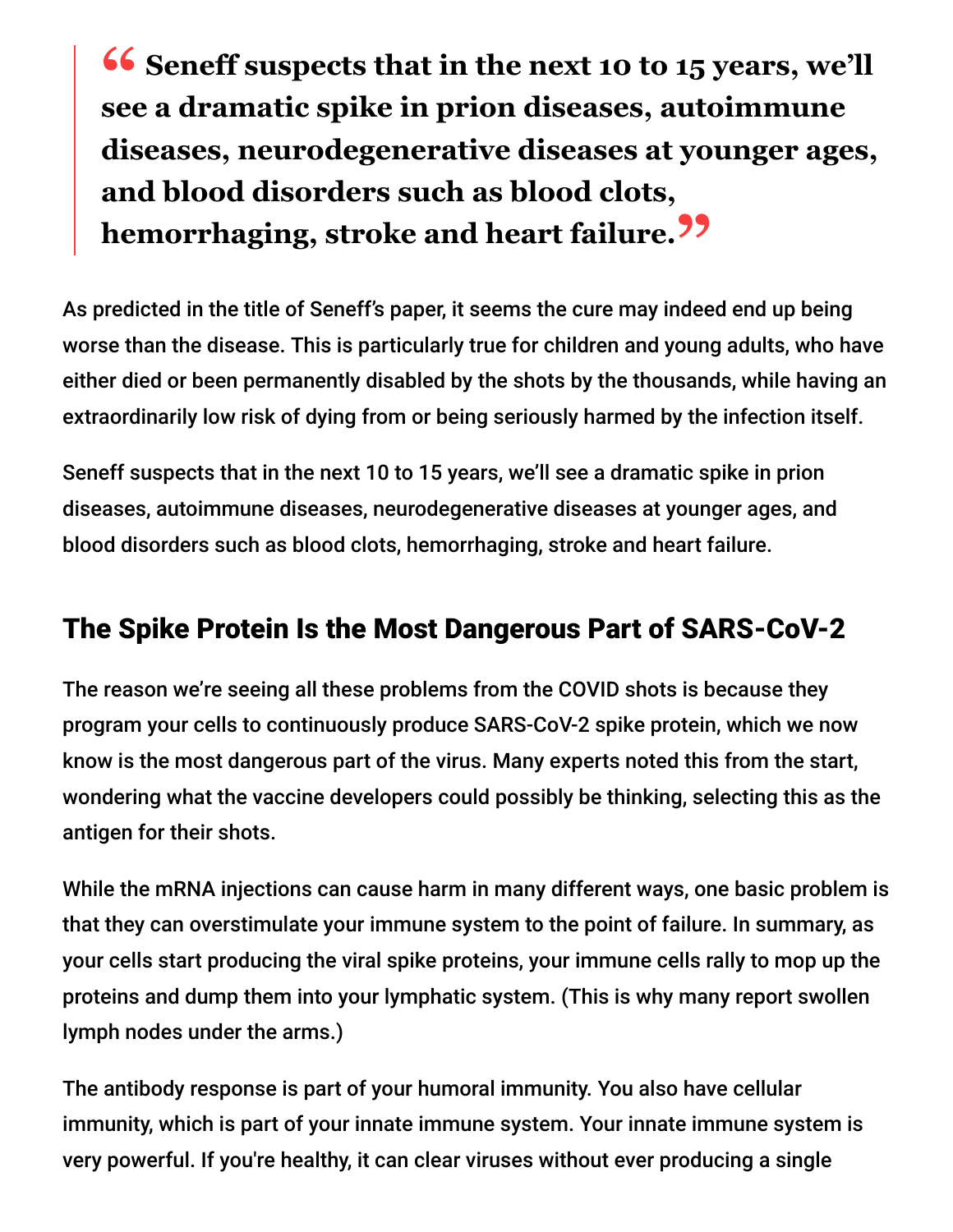antibody. Antibodies are actually a second-tier effect when your innate immune system fails.

The problem is that your innate immune system will not be activated and likely will fail to protect you if you get a COVID-19 shot, because it's bypassing all of the areas where your innate immune system would be brought to bear.

Normally you breathe the virus in and stimulate the production secretory IgA antibodies that protect your respiratory system. When you bypass that route of exposure with a jab in the arm, no secretory IgA antibodies are produced, leaving you susceptible to the infection.

As explained by Ronald Kostoff in an excellent December 8, 2021, Trial Site News article, "COVID-19 'Vaccines': The Wrong Bomb Over the Wrong Target at the Wrong Time": 7

*"An effective vaccine would focus on cellular immunity in the respiratory and intestinal tract, in which secretory IgA is produced by your lymphocytes that are located directly underneath the mucous membranes that line the respiratory and intestinal tract.*

*The antibodies produced by these lymphocytes are ejected through and to the surface of the linings. These antibodies are thus on site to meet air-borne viruses and they may be able to prevent viral binding and infection of the cells.*

*Unfortunately, the main inoculants used presently for COVID-19 focus on antibodies (IgG and circulating IgA) that occur in the bloodstream. These antibodies protect the internal organs of the body from infectious agents that try to spread via the bloodstream."*

When you are injected with the COVID jab, your body will only induce IgG and circulating IgA — not secretory IgA, and these types of antibodies do not effectively protect your mucous membranes from SARS-CoV-2 infection. So, as noted by Kostoff, the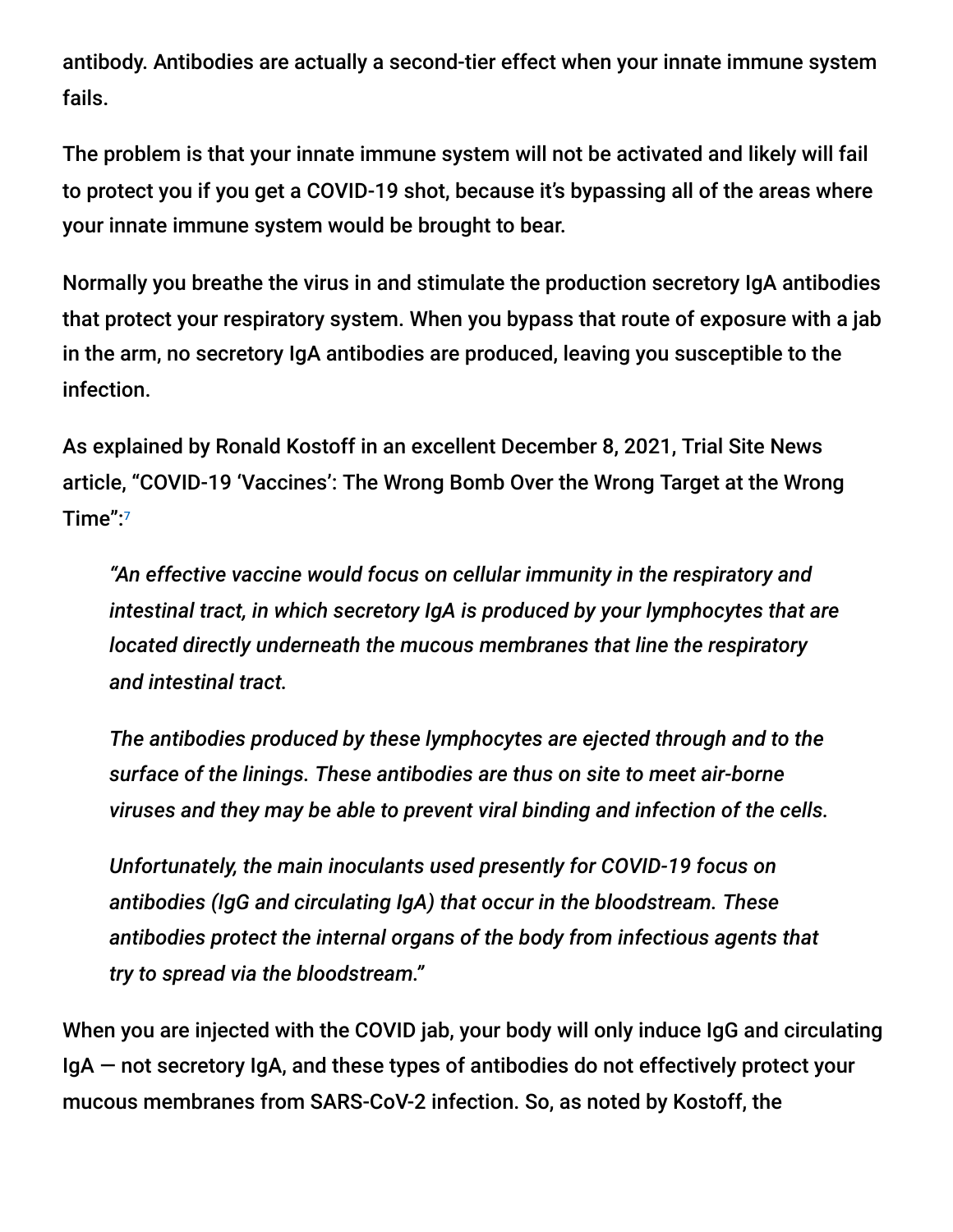breakthrough infections we're now seeing "confirm the fundamental design flaws" of this gene transfer technology.

*"A natural infection with SARS-CoV-2 (coronavirus) will in most individuals remain localized to the respiratory tract,"* Kostoff writes. *"The vaccines used* 8*presently cause cells deep inside our body to express the viral spike protein, which they were never meant to do by nature.*

*Any cell which expresses this foreign antigen on its surface will come under attack by the immune system, which will involve both IgG antibodies and cytotoxic T-lymphocytes. This may occur in any organ, but the damage will be most severe in vital organs.*

*We are seeing now that the heart is affected in many young people, leading to myocarditis or even sudden cardiac arrest and death. In other words, we are dropping the wrong bomb on the wrong target at the wrong time!"*

In the end, your body will essentially believe that your innate immune system has failed, which means it must bring in the backup cavalry. In essence, your body is now overreacting to something that isn't true. You're not actually infected with a virus and your innate immune system has not failed, but your body is forced to respond as if both are true.

## Effects Likely to Persist Long Term

What's more, the synthetic RNA in the mRNA vaccines contains a nucleotide called methyl-pseudouridine, which your body cannot break down, and the RNA is programmed to trigger maximum protein production. So, we're looking at completely untested manipulation of RNA.

It is very important to recognize that this is a genetically engineered mRNA for the spike protein. It is not identical to the spike protein mRNA that SARS-Cov-2 produces. It's been significantly altered to avoid being metabolized by your body.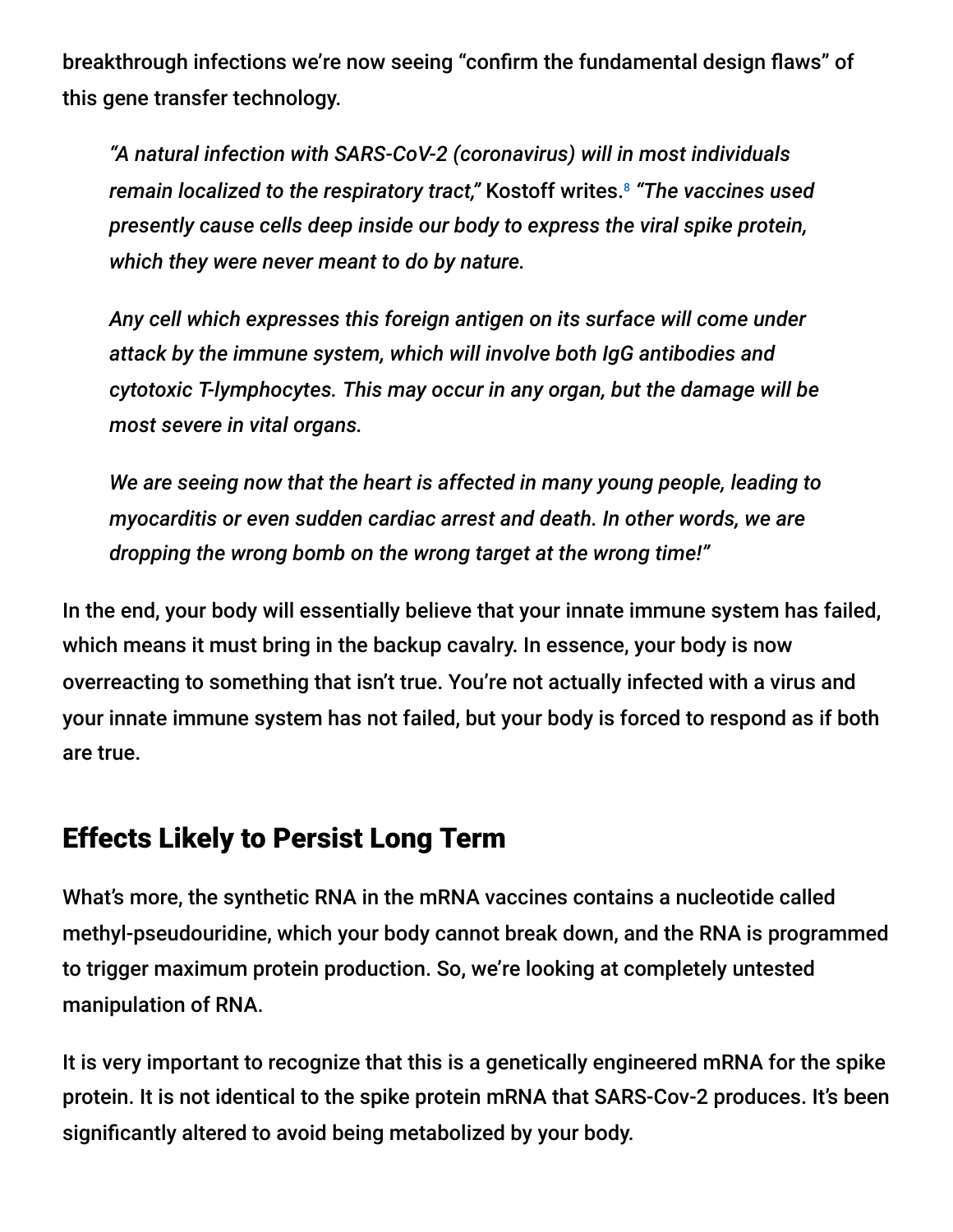The spike protein your body produces in response to the COVID-19 vaccine mRNA locks into your ACE2 receptor. This is because the genetically engineered new spike protein has additional prolines inserted that prevent the receptors from properly closing, which then cause you to downregulate ACE2. That's partially how you end up with problems such as pulmonary hypertension, ventricular heart failure and stroke. 9,10

As noted in a 2020 paper,<sup>11</sup> there's a "pivotal link" between ACE2 deficiency and SARS-CoV-2 infection. People with ACE2 deficiency tend to be more prone to severe COVID-19. The spike protein suppresses ACE2,<sup>12</sup> making the deficiency even worse. According to Seneff, the gene transfer injections essentially do the same thing, and we still don't know how long the effects last.

Manufacturers initially guessed the synthetic RNA might survive in the human body for about six months. A more recent investigation found the spike protein persisted in recovered COVID patients for 15 months. 13

This raises the suspicion that the synthetic and more persistent mRNA in the COVID shots may trigger spike protein production for at least as long, and probably longer. 14 What's more, the number of spike proteins produced by the shots is far greater than what you experience in natural infection.

As explained by Dr. Peter McCullough,<sup>15</sup> this means that after your first shot, your body will produce spike protein for at least 15 months. But, when you get shot No. 2 a few weeks later, that shot will cause spike protein production to go on for 15 months or longer. With shot No. 3 six months after that, you produce spike protein for yet another 15 months.

With regular boosters, you may never rid your body of the spike protein. All the while, it's wreaking havoc with your biology. McCullough likens it to "a permanent install of an inflammatory protein in the human body," and inflammation is at the heart of most if not all chronic diseases. There's simply no possible way for these gene transfer shots to improve public health. They're going to decimate it.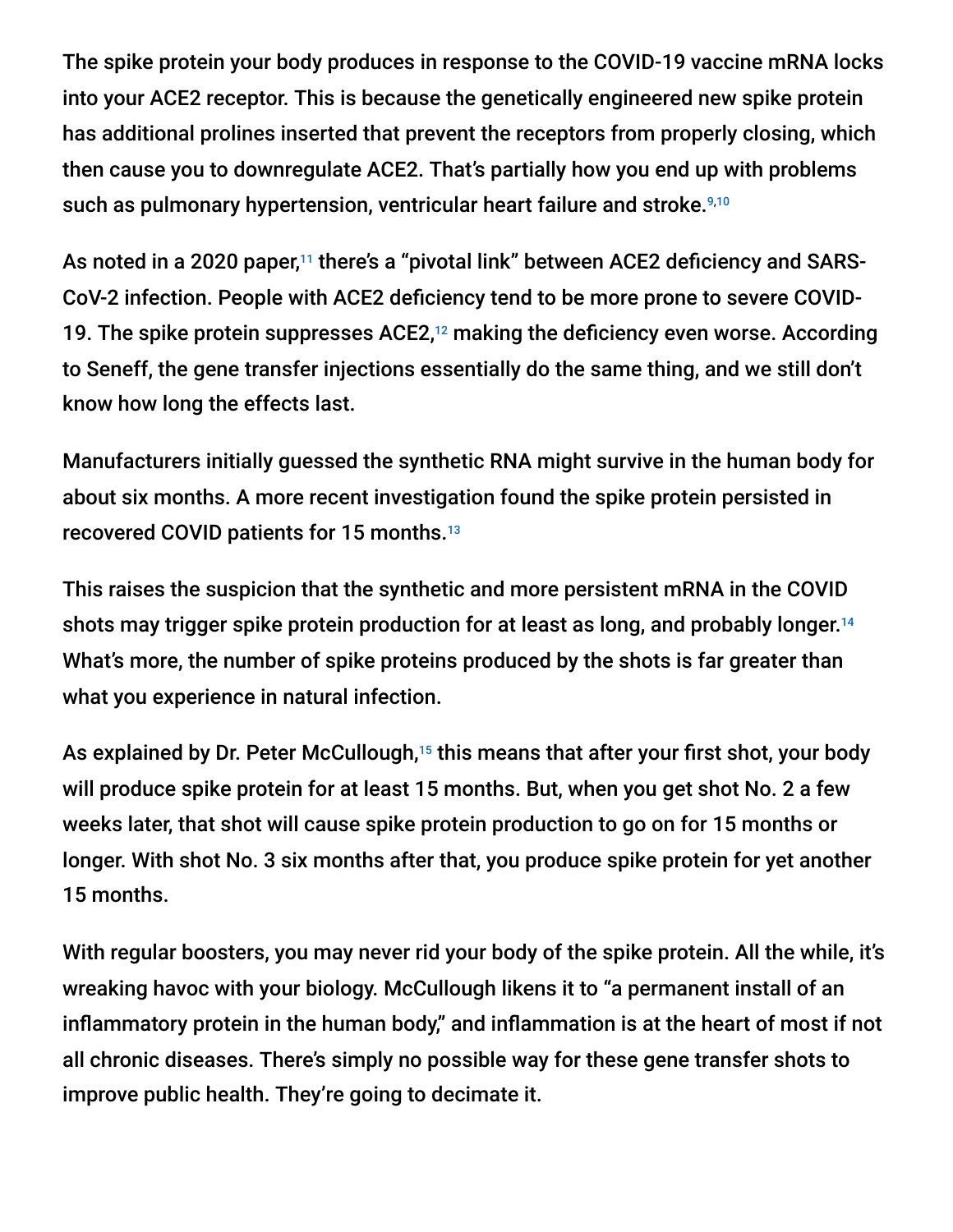#### Long-Term Neurological Damage Is To Be Expected

In her paper,<sup>16</sup> Seneff describes several key characteristics of the SARS-CoV-2 spike protein that suggests it acts as a prion. This could help explain why we're seeing so many neurological side effects from the shots. According to Seneff, the spike protein produced by the COVID shot, due to the modifications made, may actually make it more of a prion than the spike protein in the actual virus, and a more effective one.

For a detailed technical description of this you can read through Seneff's paper, but the take-home message is that COVID-19 shots are instruction sets for your body to make a toxic protein that will eventually wind up concentrated in your spleen, from where prionlike protein instructions will be sent out, radically increasing your risk of developing neurodegenerative diseases.

#### Lung, Heart and Brain Diseases Are Predictable Consequences

Seneff also goes into great detail describing how the spike protein acts as a metabolic poison. While I recommend reading **[Seneff's paper](https://ijvtpr.com/index.php/IJVTPR/article/view/23/34)** in its entirety, I've extracted some key sections below, starting with how the spike protein can trigger pathological damage leading to lung damage and heart and brain diseases: 17

*"The picture is now emerging that SARS-CoV-2 has serious effects on the vasculature in multiple organs, including the brain vasculature … In a series of papers, Yuichiro Suzuki in collaboration with other authors presented a strong argument that the spike protein by itself can cause a signaling response in the vasculature with potentially widespread consequences.*

*These authors observed that, in severe cases of COVID-19, SARS-CoV-2 causes significant morphological changes to the pulmonary vasculature … Furthermore, they showed that exposure of cultured human pulmonary artery smooth muscle cells to the SARS-CoV-2 spike protein S1 subunit was sufficient to promote cell signaling without the rest of the virus components.*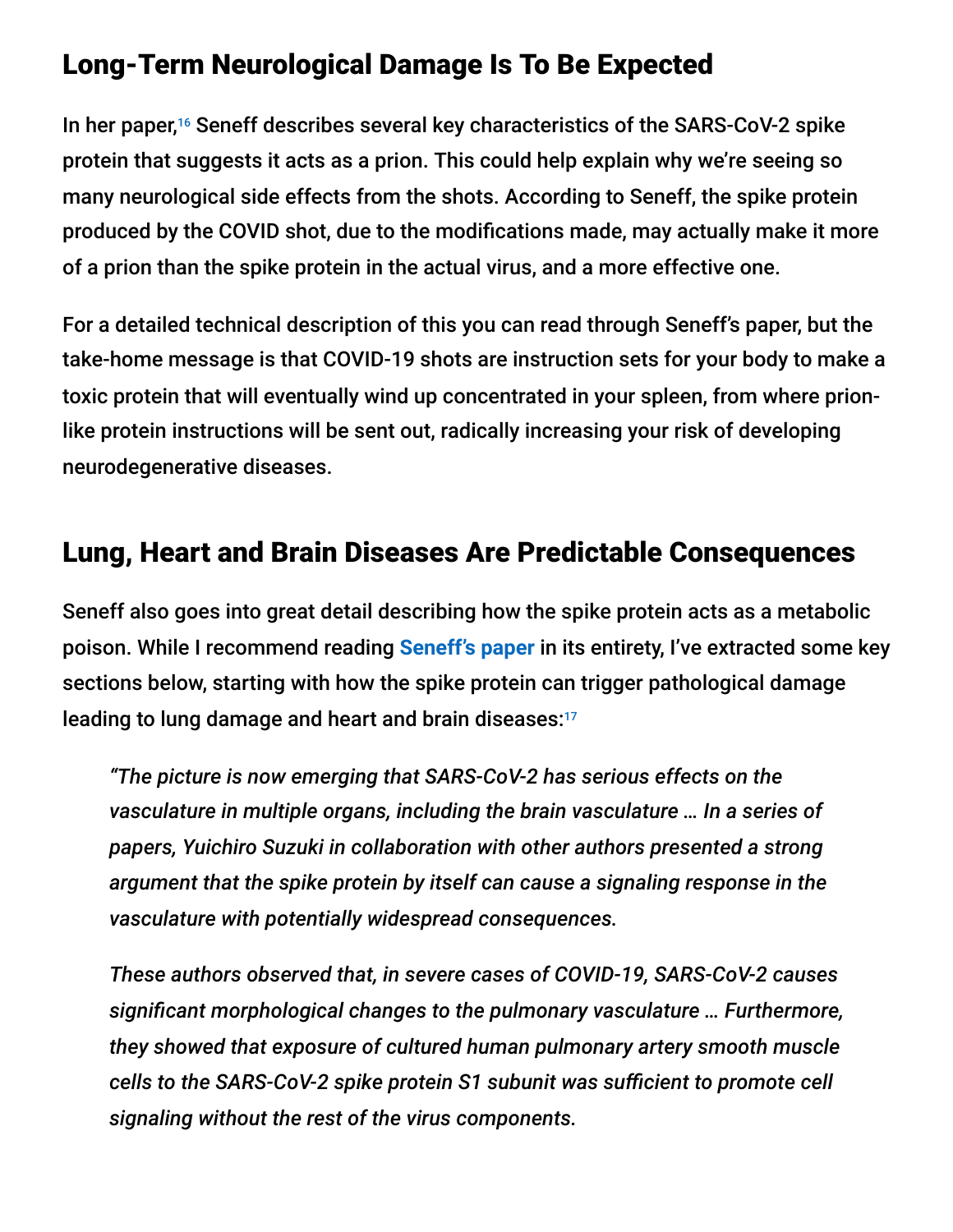*Follow-on papers showed that the spike protein S1 subunit suppresses ACE2, causing a condition resembling pulmonary arterial hypertension (PAH), a severe lung disease with very high mortality … The 'in vivo studies' they referred to … had shown that SARS coronavirus-induced lung injury was primarily due to inhibition of ACE2 by the SARS-CoV spike protein, causing a large increase in angiotensin-II.*

*Suzuki et al. (2021) went on to demonstrate experimentally that the S1 component of the SARS-CoV-2 virus, at a low concentration … activated the MEK/ERK/MAPK signaling pathway to promote cell growth. They speculated that these effects would not be restricted to the lung vasculature.*

*The signaling cascade triggered in the heart vasculature would cause coronary artery disease, and activation in the brain could lead to stroke. Systemic hypertension would also be predicted. They hypothesized that this ability of the spike protein to promote pulmonary arterial hypertension could predispose patients who recover from SARS-CoV-2 to later develop right ventricular heart failure.*

*Furthermore, they suggested that a similar effect could happen in response to the mRNA vaccines, and they warned of potential long-term consequences to both children and adults who received COVID-19 vaccines based on the spike protein.*

*An interesting study by Lei et. al. (2021) found that pseudovirus — spheres decorated with the SARS-CoV-2 S1 protein but lacking any viral DNA in their core — caused inflammation and damage in both the arteries and lungs of mice exposed intratracheally.*

*They then exposed healthy human endothelial cells to the same pseudovirus particles. Binding of these particles to endothelial ACE2 receptors led to mitochondrial damage and fragmentation in those endothelial cells, leading to the characteristic pathological changes in the associated tissue.*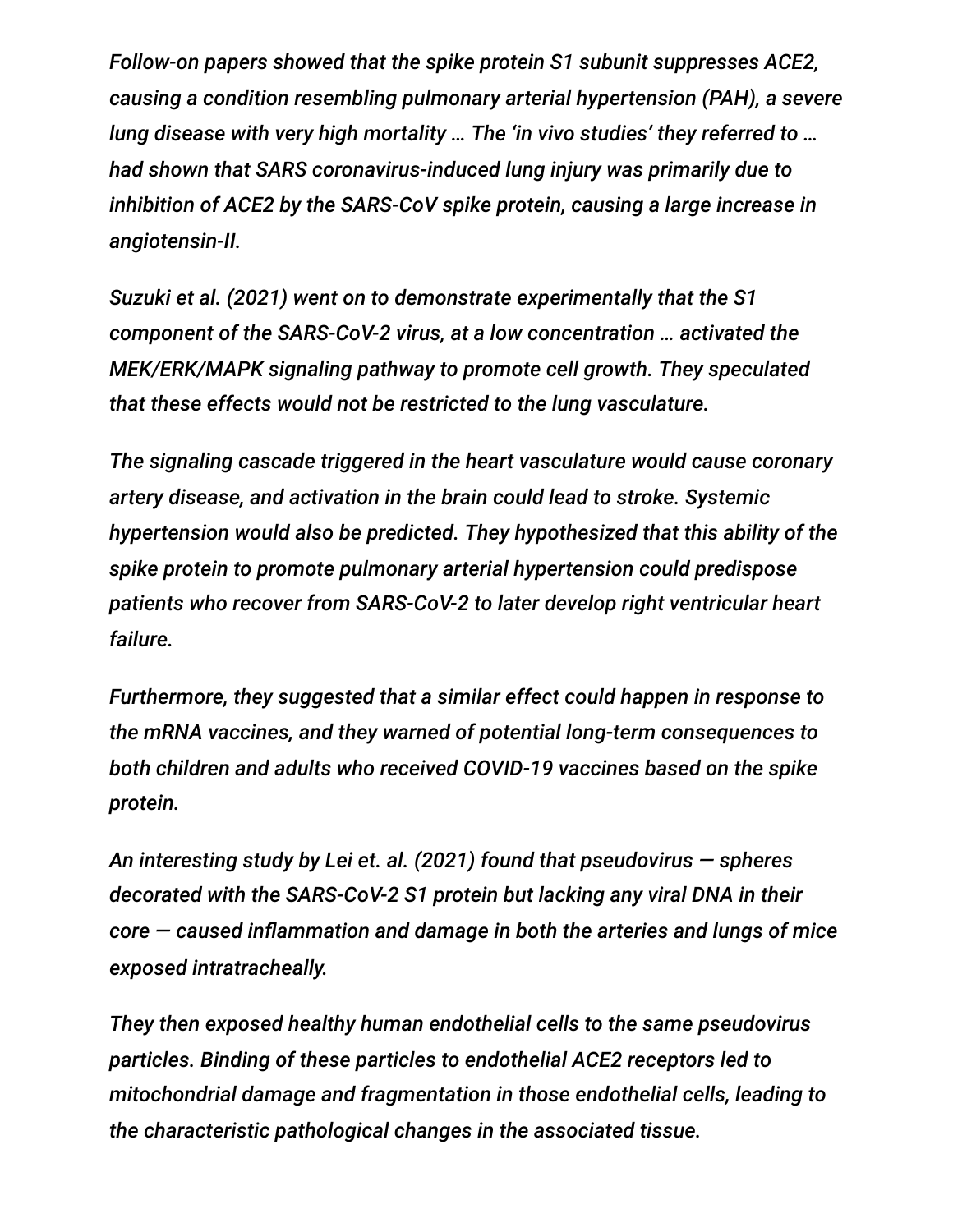*This study makes it clear that spike protein alone, unassociated with the rest of the viral genome, is sufficient to cause the endothelial damage associated with COVID-19. The implications for vaccines intended to cause cells to manufacture the spike protein are clear and are an obvious cause for concern."*

# The COVID Shots Activate Latent Viruses

As mentioned earlier, shingles infection is turning out to be a rather common side effect of the COVID shot, and like the neurological, vascular and cardiac damage we're seeing, activation of latent viral infections was also predicted.

One reason why latent viral infections are cropping up in response to the shots is because the shots disable your type I interferon pathway. A second reason is because your immune system is overburdened trying to deal with the inflammatory spike proteins flowing through your body. Something's got to give, so latent viruses are allowed to break through.

That's not the end of your potential troubles, however, as these coinfections may worsen or accelerate other conditions, such as Bell's Palsy, myalgic encephalomyelitis and chronic fatigue syndrome.

Herpes viruses, for example, have been implicated as a trigger of both AIDS $^{18}$  and chronic fatigue syndrome.<sup>19</sup> Some research suggests these diseases don't appear until viruses from different families partner up and the type 1 interferon pathway is disabled.

With all of that in mind, it seems inevitable that, long term, the COVID mass injection campaign will result in an avalanche of a wide range of debilitating chronic illnesses.

#### **Sources and References**

- <sup>1</sup> [International Journal of Vaccine Theory, Practice and Research May 10, 2021; 2\(1\): 38-79](https://ijvtpr.com/index.php/IJVTPR/article/view/23/34)
- <sup>2</sup> [Townsend Letter December 9, 2021](https://www.townsendletter.com/article/461-mrna-vaccines-and-unintendend-consequences/)
- <sup>3</sup> [OpenVAERS data as of December 3, 2021](https://openvaers.com/)
- <sup>4</sup> [OpenVAERS data as of December 3, 2021. For US only data, flip the selection switch at top](https://openvaers.com/covid-data)
- <sup>5</sup> [OpenVAERS Adverse Event Reports Breakdown](https://openvaers.com/covid-data)